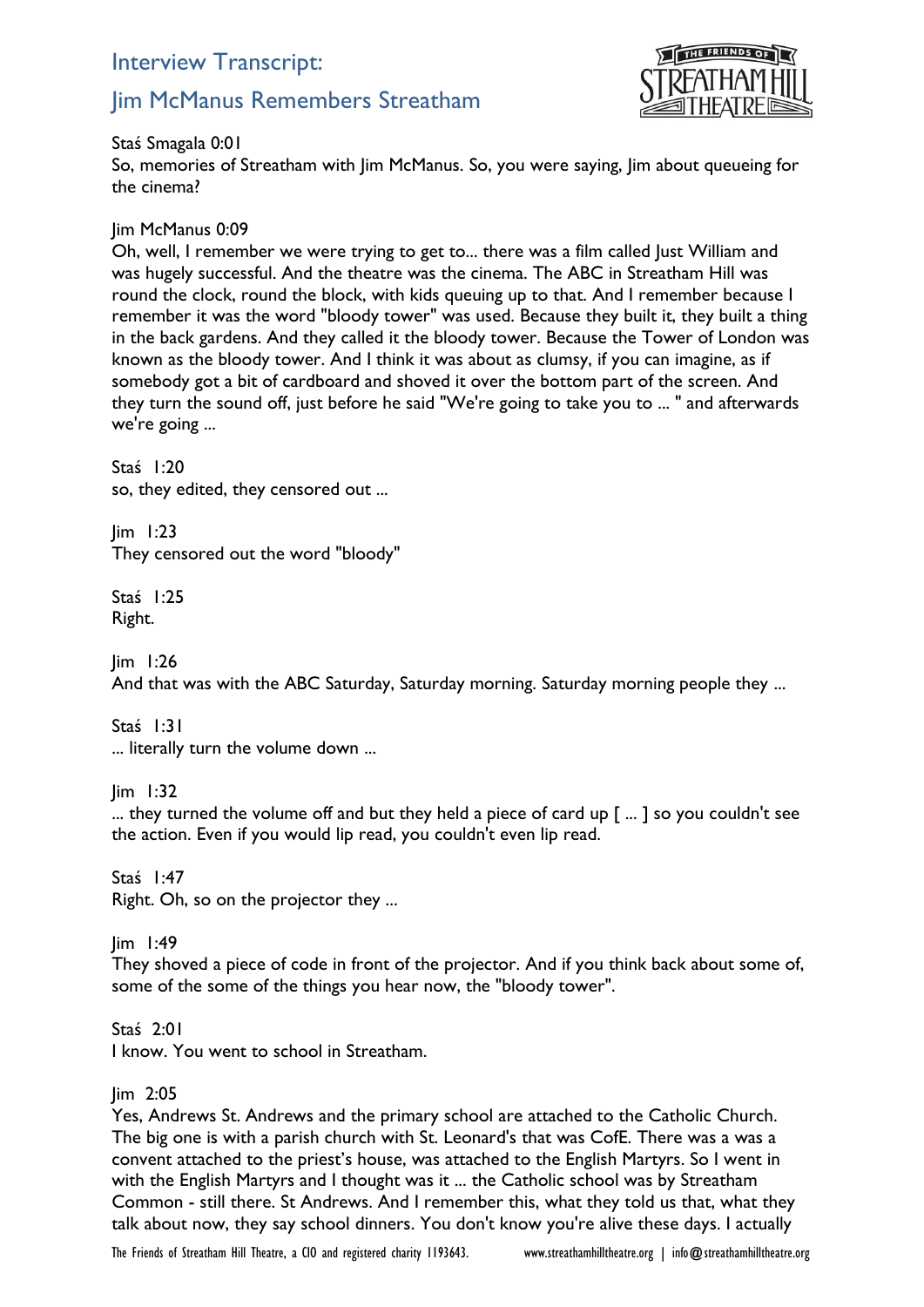got taken before the headmistress Miss Bells, caned, and then because it was a Friday, Friday, Friday, and we used to then have to go walking, walking, we didn't even know it was called a "crocodile", but we just walking up to the English Martyrs from St. Andrew's School, where we then had the service of Benediction which is the blessing of the host. And on that one because I had made the journey that afternoon and walked through Streatham that they considered it was a terrible situation I was in because I had to walk in this file of crocodile with the other children holding hands probably carrying my lunch which had been fish and mashed potatoes. What we would call concrete mashed potatoes and does hideous - wish we could have pictures about this hideous mashed potatoes - that when you put your finger in if you pull your finger out of the mashed potatoes the crater that your finger had left in the potatoes would vanish as the potato assumed its proper form again. And, and I was really a bad boy from that, because I had to then carry my manila envelope from the headmistress's office. But they put the remains with my school lunch. That was not called lunch in those days, it was still dinners. And I had to take it home to my mom and in this brown envelope and to show her what a wasteful son she had ...

Staś 5:21

They put the food in the envelope?

Jim 5:23

They put the food in the envelope from the school dinners tray and to carry out to walk through stuff straight up Streatham High Road. I went to the English martyrs, and I had to leave it there. They didn't make me take it into the, into the church - they were wise enough about that. And it was waiting for me in the places when you sold the Catholic newspapers and that sort of thing afterwards, where you where you got your books and your literature, and I had to collect it afterwards, and then take it home to my mother. When she talks. All took a long while I was at this. This was a late school dinner, time we got it back to my mum who lived, we lived in Clapham Park.

Staś

So, you travelled from Clapham Park to Streatham to the school?

Jim Yeah,

Staś 6:13 Right. Yeah.

 $lim 6:14$ Yeah.

Staś 6:15 Quite a distance.

Jim 6:16

Yeah. Then well, yes. All back to the to the English martyrs. And then my Mum. Mum. I had to bring this envelope, big, big envelope with all these fish and chip lunch. Efficient mashed potato, pom potato they were called, the creation of the devil. And, and so then the thing is, my dad was working in London. We came home that night and my mum said Jimmy's, Jimmy's had to bring his lunch home, bring his dinner home. That was it. Jimmy's had to bring his dinner home, it's all in that envelope over there by the draining board? To prove